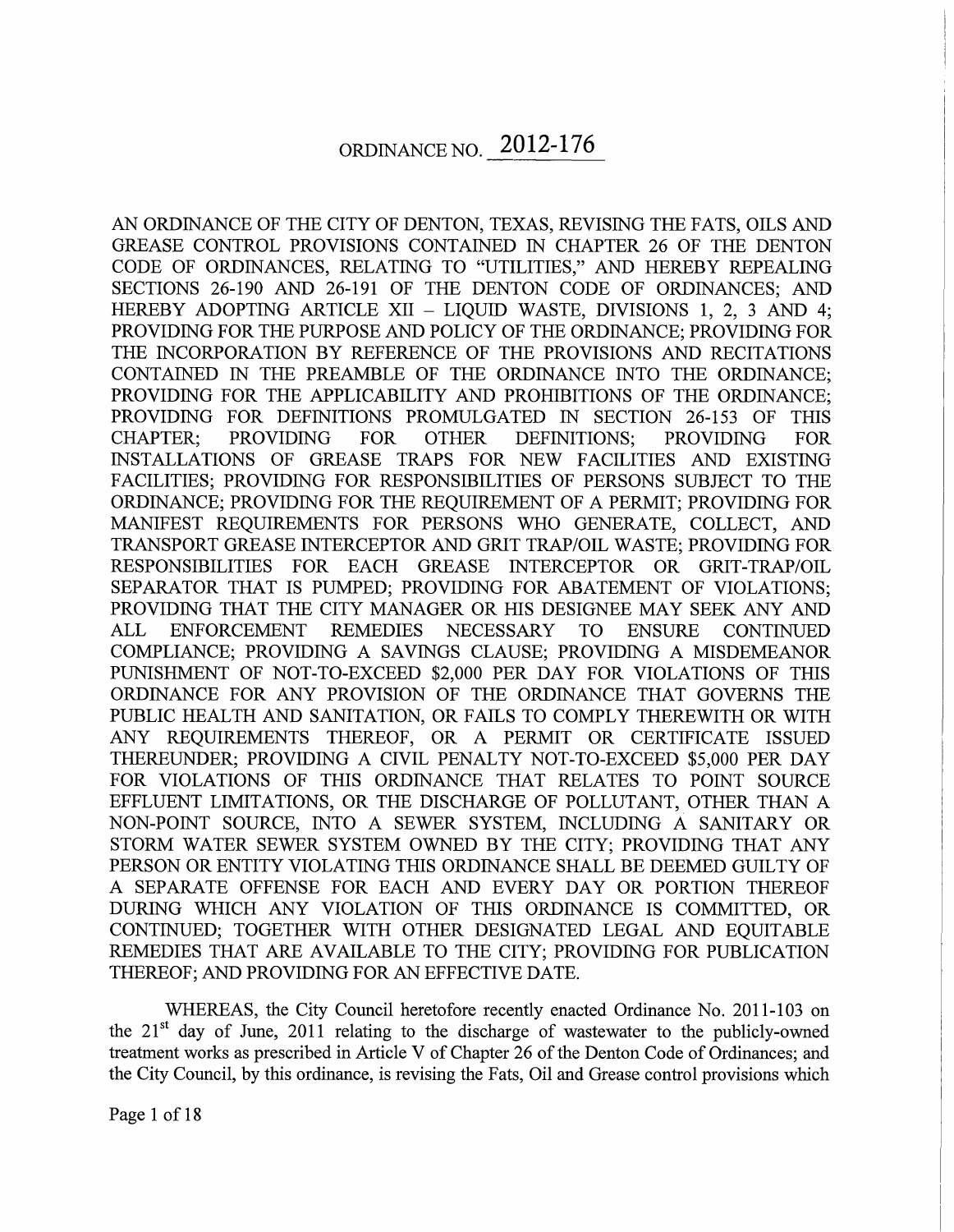are included in the Denton Code of Ordinances to create a "Fats, Oil and Grease ("FOG") Control Program," and

WHEREAS, the main focus of a FOG Control Program is to prevent the pollutants from entering the sanitary sewer, thereby reducing the need to employ costly reactive approaches; said program is designed to control commercial sources, such as food service establishments, track all disposals by liquid waste hauling companies, and conduct outreach for citizens and commercial facilities; and

WHEREAS, effectively identifying and characterizing the major sources of fats, oil and grease in the City will result in a more effective utilization of municipal resources; and help diminish the likelihood of Sanitary Sewer Overflows ("SSO"); and

WHEREAS, this ordinance provides for the "25% rule" which is the industry consensus; said 25% rule is also found in the Texas Commission on Environmental Quality - Model Ordinance as well as the Plumbing and Drainage Institute's Model Ordinance; said 25% rule states that a trap or interceptor works efficiently to control grease discharges to the sanitary sewer until the effluent side of the trap contains 25% or more solids of the wetted height of the trap; if a trap contains more than 25% solids in the effluent chamber, efficiency is greatly decreased, thus allowing for increased FOG discharges into the sewer; and

. WHEREAS, the Texas Water Code, Section 26.176(a) provides that cities owning a disposal system are empowered, and shall, enact and enforce rules, ordinances, orders, or regulations to control and regulate the type, character, and quality of waste to be discharged into the sewer disposal system, in order to protect the health and safety of personnel who maintain and operate the disposal system, and to prevent unreasonable adverse effects on the disposal system; and

WHEREAS, the Public Utilities Board of the City of Denton, Texas has considered this proposed ordinance at an open meeting on the 11th day of June, 2012 and recommended approval of the ordinance by a vote of five members for approval, and none against; and

WHEREAS, the Staff has previously conducted a public meeting on this proposed ordinance on the 22nd day of March, 2012 to obtain the input of residents and to answer any questions or concerns about said proposed ordinance, after notice was duly posted for the same; and

WHEREAS, the City Council hereby finds that this ordinance provides for reasonable measures which prevent or minimize sanitary sewer overflows, and is necessary and appropriate for the public health and welfare; and

WHEREAS, the City Council of the City of Denton, Texas finds that the proposed amendments to Article XII. of Chapter 26, of the Code of Ordinances to be in the best interest of the residents of the City of Denton, Texas; NOW, THEREFORE,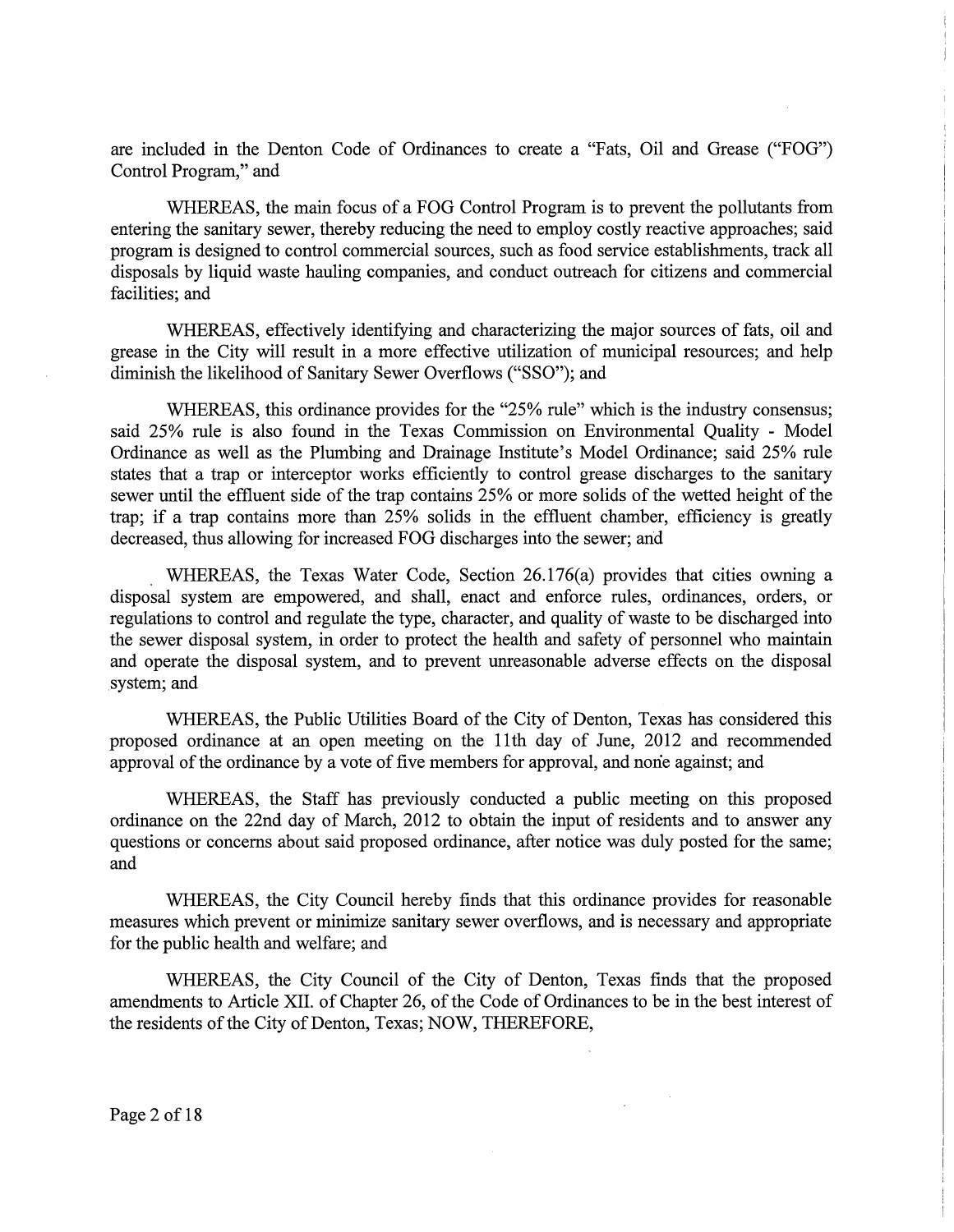#### THE COUNCIL OF THE CITY OF DENTON HEREBY ORDAINS:

SECTION 1. The provisions and recitations stated in the preamble herein are incorporated by reference herewith as a part of this ordinance.

SECTION 2. Section 26-190 "Wastewater discharges requiring traps" and Section 26- 191, "Wastewater discharge from transport trucks" of Division 3, Use of Public Sewers, Article V, "Indirect Discharge Into Sanitary Wastewater System," Chapter 26 "Utilities", of the Code of Ordinances, City of Denton, Texas, are hereby repealed.

SECTION 3. Article XII, entitled "Liquid Waste" of Chapter 26, "Utilities," of the Denton Code of Ordinances, is hereby enacted by the Denton City Council, which provisions provide for the following:

## **Article XII. LIQUID WASTE**

## **DIVISION I. GENERALLY**

#### **26-304 Purpose and Policy.**

- 1) This ordinance sets forth uniform requirements for liquid waste generators and liquid waste transporters operating in the City of Denton, Texas and enables the city to comply with all applicable State and Federal laws and regulations, including the Clean Water Act (33 United States Code § 1251 et seq.)
- 2) The objectives of this Article are:
	- a) To aid in the prevention of sanitary sewer overflows resulting from blockages and obstructions due to the accumulation of fats, oils, and greases from commercial and industrial facilities,
	- b) To promote the proper maintenance of grease interceptors and grit traps; and,
	- c) To ensure the proper handling, disposal, transport and tracking of trap waste and other liquid waste.

#### **26-305. Applicability and Prohibitions.**

- 1) This ordinance shall apply to all Users of the Publicly Owned Treatment Works (POTW), as defined in Section 26-153 of this Chapter.
- 2) Grease traps or grease interceptors shall not be required for residential users.
- 3) Facilities generating fats, oils, or grease as a result of food manufacturing, processing, preparation, or food service shall install, use, and maintain appropriate grease traps as required in Section 26-307 of this Chapter. These facilities include but are not limited to restaurants, food manufacturers, food processors, hospitals, hotels, motels, schools, nursing

Page 3 of 18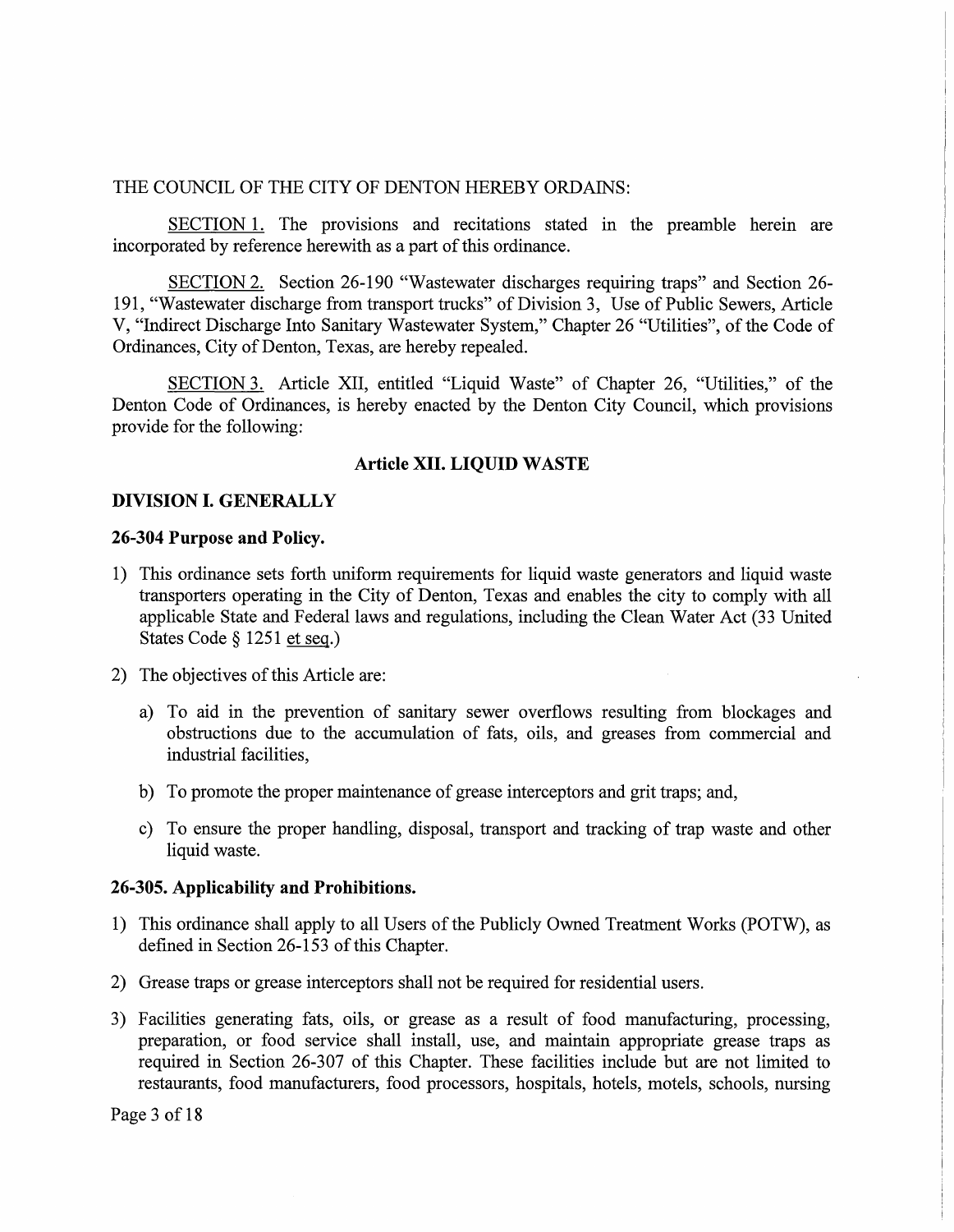homes, and any other facility preparing, serving, or otherwise making any foodstuff available for consumption.

- 4) It shall be unlawful for a user to intentionally or unintentionally allow the discharge of any petroleum oil, non-biodegradable cutting oil, mineral oil, or any fats, oils, or grease of animal or vegetable origin into the POTW in concentrations greater than those promulgated in Article V, Chapter 26, of the City of Denton Code of Ordinances.
- 5) It shall be unlawful to discharge trucked or hauled pollutants, except as deemed suitable and at discharge points designated by the City Manager.
- 6) It shall be unlawful for a person to create a public nuisance.

## **26-306. Definitions.**

- 1) The definitions promulgated in Section 26-153 of this Chapter are hereto applicable.
- 2) **Approved -** means accepted as satisfactory under the terms of this article and given formal and official sanction by the City of Denton.

**Assistant City Manager - Utilities -** means the chief executive officer of the utility department of the City of Denton or his/her authorized deputy, agent or representative.

**Car Wash** – means establishments primarily engaged in cleaning, washing, and/or waxing automotive vehicles, such as passenger cars, trucks, vans, and trailers and are categorized by North American Industry Classification System number 811192 and by Standard Industrial Classification number 7542.

**Chemical Oxygen Demand (COD) -** means the value of the test for Chemical Oxygen Demand, as analyzed in accordance with 40 CFR §136.3.

**City Manager** - means the chief executive officer of the City of Denton, or his/her authorized assistant city manager, deputy, agent or representative.

**Director -** means the Director of Water Utilities of the City of Denton, which may include a person appointed by the Director of Water Utilities or his authorized deputy, agent or representative.

**Disposal** - The discharge, deposit, release, injection, dumping, spilling, leaking, or placing of any liquid waste into or on any land or water so that such waste or any constituent thereof may enter the environment, be emitted into the air or discharged to any sewers or waters, including ground waters.

**Disposal Site** - A permitted site or part of a site at which liquid waste is processed, treated, and/or intentionally placed into or on any land and at which the waste will remain after site closure.

**Disposer** – A person who receives, stores, retains, processes, or disposes of liquid waste.

Page 4 of 18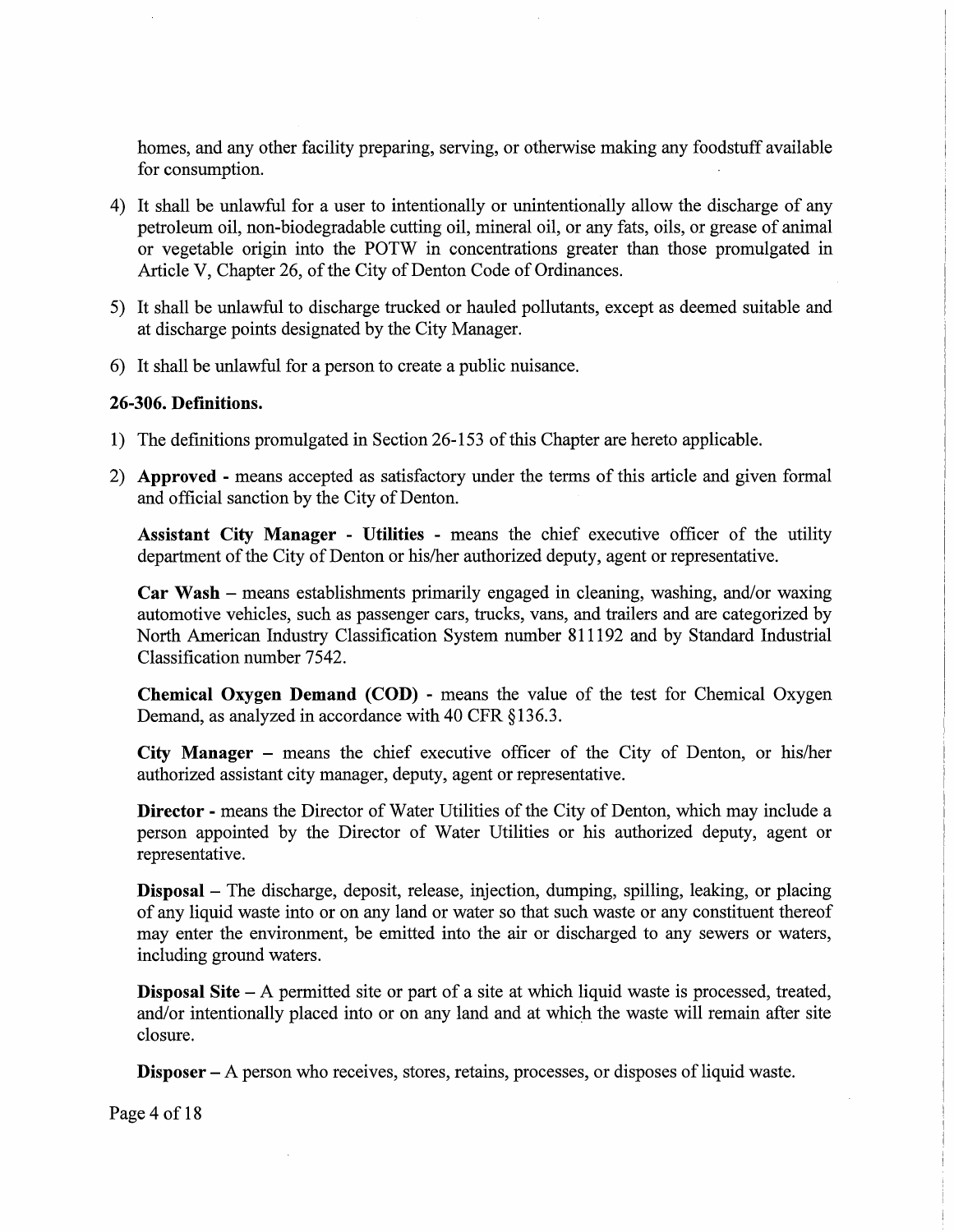Fat, Oil, and Grease (FOG) - means organic polar compounds derived from animal and/or plant sources that contain multiple carbon chain triglyceride molecules. These substances are detectable and measurable using analytical test procedures established in 40 CFR 136, as may be amended from time to time. All are sometimes referred to herein as "grease" or "greases."

Food Service Facility - means every food preparation and food service establishment including, but not limited to bakeries, bars, butcher shops, cafes, clubhouses, delicatessens, ice cream parlors, hospitals, hotels, restaurants, schools, or similar places where meat, poultry, seafood, dairy products, or fried foods are prepared, served, or offered for sale, but shall not apply to any single-family residence or dwelling not used for the commercial preparation and sale of food items.

Generator - means any person who causes, creates, generates, or otherwise produces liquid waste, or a person who for any reason has a liquid waste removed from his property by a transporter of liquid waste.

Grease Interceptor (or "Grease Trap") - means a device designed to use differences in specific gravities to separate and retain light density liquids, waterborne fats, oils, and greases prior to the wastewater entering the sanitary sewer collection system. These devices also serve to collect settleable solids, generated by and from food preparation activities, prior to the water exiting the trap and entering the sanitary sewer collection system.

Grease Interceptor Waste - means any organic, inorganic, greasy or fatty liquid, semiliquid, and/or solid wastes collected by and removed from a grease trap.

Grit Trap/Oil Separator (or "Grit Trap") – means a watertight receptacle designed and constructed to intercept and prevent the passage of petroleum based oil, grease wastes and solids into the sanitary sewer system to which the receptacle is directly or indirectly connected.

Grit Trap Waste - means oil and grease waste, inorganic solids generated by a commercial facility that are collected by and removed from a grit trap.

Liquid Waste – means water-borne solids and liquids containing dissolved or suspended waste material including but not limited to septage and wastes from grease traps and grit traps.

Hazardous Waste – means any liquid, semi-liquid or solid waste (or combination of wastes), which because of its quantity, concentration, physical, chemical or infectious characteristics may:

a. Have any of the following characteristics; toxic, corrosive, and irritant, a strong sensitizer, flammable or combustible, explosive or otherwise capable of causing substantial personal injury or illness;

Page 5 of 18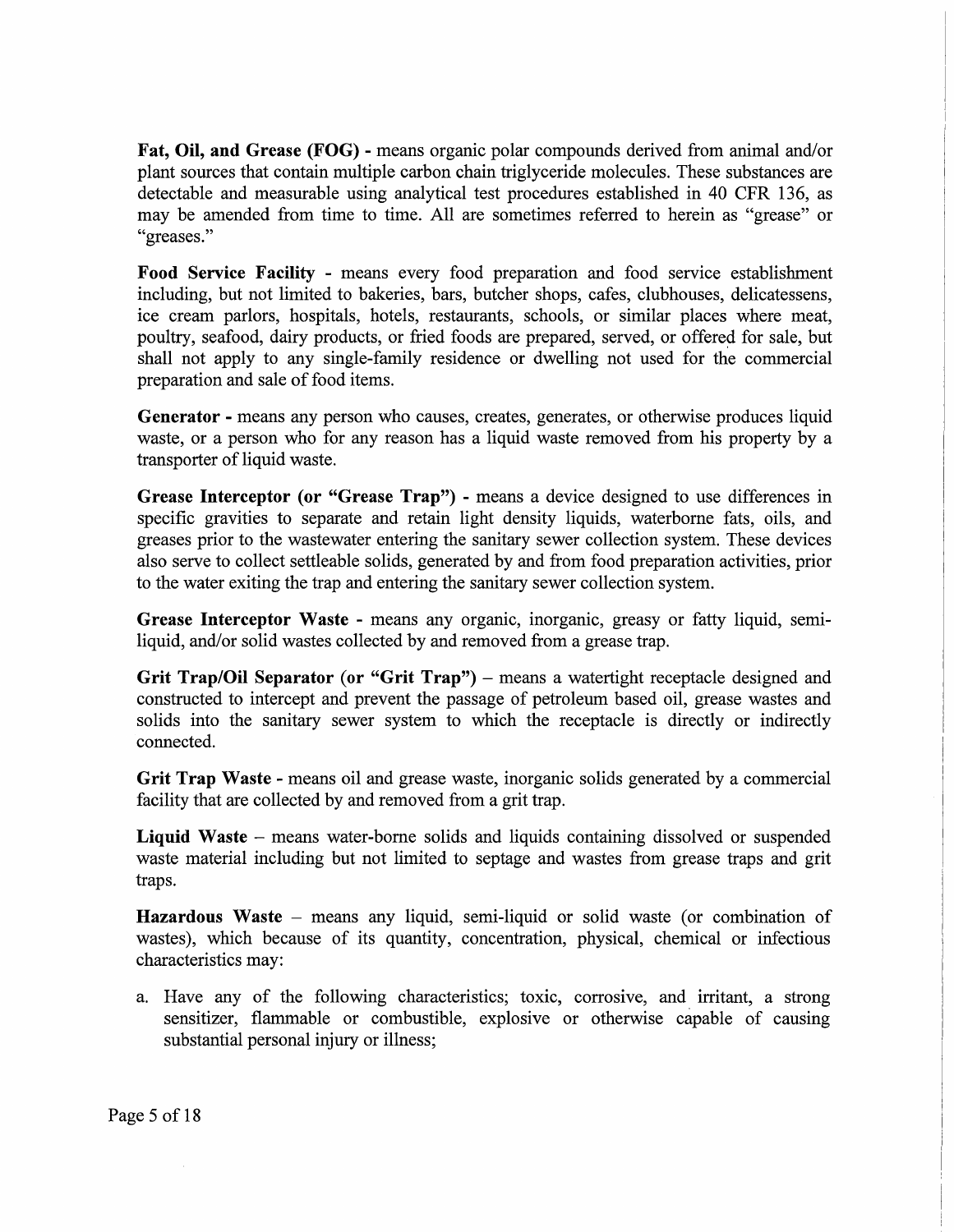b. Pose a substantial hazard to human health or the environment when improperly treated, stored, transported, or disposed of, or otherwise improperly managed, and is identified or listed as a hazardous waste as defined by the Texas Solid Waste Disposal Act or the administrator, U.S. Environmental Protection Agency (EPA) pursuant to the Federal "Solid Waste Disposal Act", as amended by the: Resource Conservation and Recovery Act of 1976" (RCRA), and as it may be amended in the future.

**Manifest** - means the written multi-part documentation required to be in the possession of the transporter enabling disposal of hauled grit trap waste, grease trap waste, and septage at a permitted or registered disposal site.

**Manifest System -** means a system consisting of a five-part trip ticket used to document the generation, transportation and disposal of liquid waste.

**Person -** means any individual, partnership, co-partnership, firm, company, corporation, association, joint stock company, trust, estate, governmental entity or any other legal entity, or their legal representatives, agents or assigns.

**Public Nuisance -** means the discharge or exposure of grease, sewage or other organic waste in such a way as to be a potential instrument or medium in disease transmission to a person or between persons.

**Septage** - means liquid waste and sludge containing sufficient liquid content, which is removed from a portable toilet, chemical toilet, septic tank, or cesspool. Septage does not include non-domestic wastes from commercial or industrial facilities.

**TCEQ** - means the Texas Commission on Environmental Quality, and its predecessor and successor agencies.

**Transporter** – any person who is registered with and authorized by the TCEQ to transport sewage sludge, water treatment sludge, domestic septage, chemical toilet waste, grit trap waste, or grease trap waste in accordance with 30 Texas Administrative Code, Chapter 312, Subchapter G, Section 312.42.

**Trip Ticket** – means the shipping document originated and signed by the transporter that contains the information required by the approving authority.

Washwater – means the water-borne solids, liquids, gaseous substances or other residue and debris resulting from a washing or cleaning process. Washwater shall not be discharged to the storm sewer, and may require pretreatment before being discharged to the sanitary sewer.

**Washwater operation** – means any cleaning process generally conducted outdoors, such as washing vehicles, equipment, structures, or paved surfaces for maintenance, safety, aesthetic or stormwater pollution prevention purposes, and which generates washwater. Examples would include cleaning of petroleum products from parking lots or service station drives, mobile washing operations or equipment/vehicle washing, which does not drain to a grit trap.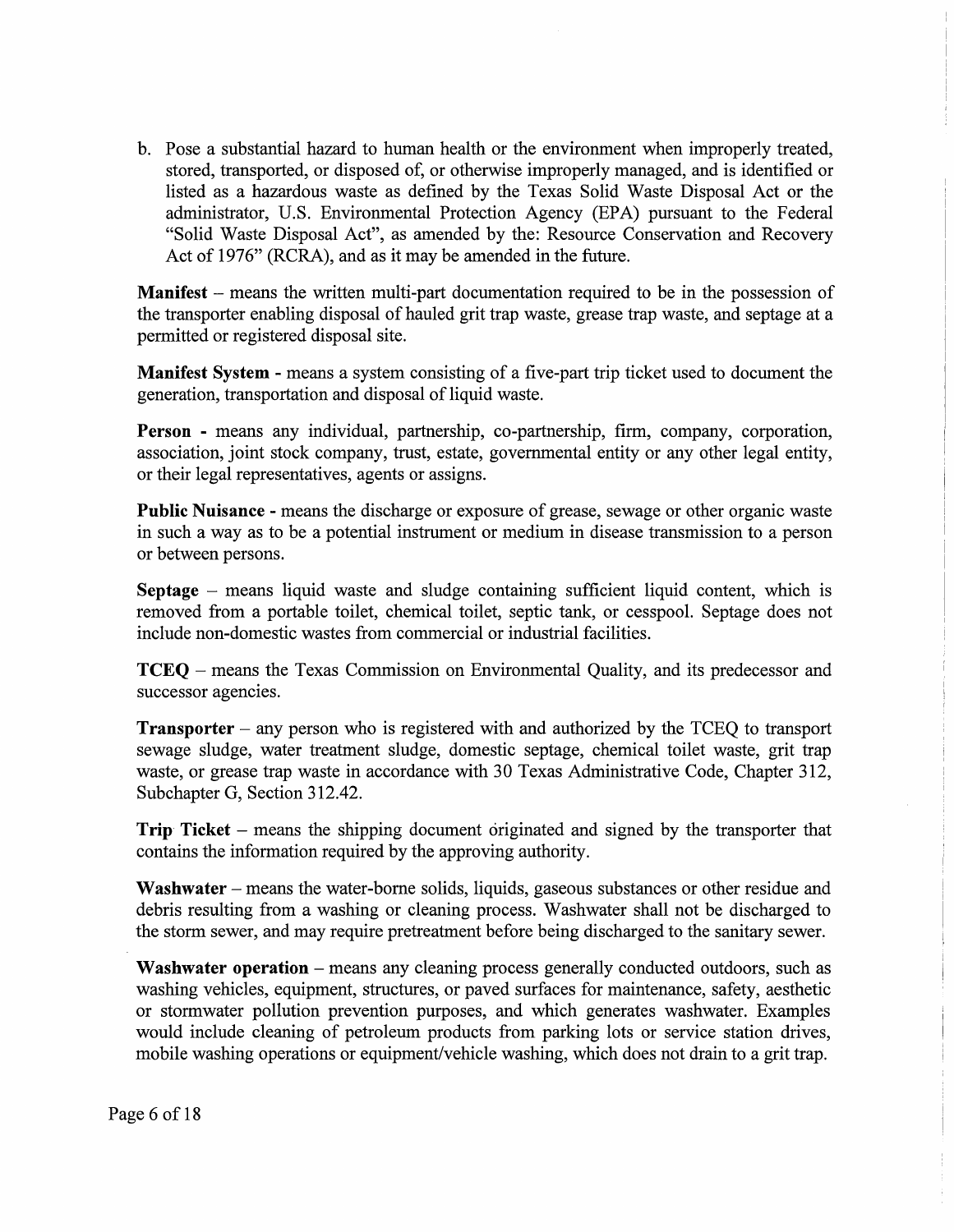# **DIVISION 2. LIQUID WASTE GENERATORS**

# **26-307. Installations.**

- 1) New Facilities.
	- a) Food processing facilities or food service facilities which are newly proposed or constructed, or existing facilities which will be expanded or renovated to include a food service facility, where such facility did not previously exist, shall be required to design, install, operate and maintain a grease trap in accordance with locally adopted plumbing codes or other applicable ordinances. Grease traps shall be installed and inspected prior to issuance of a certificate of occupancy.
	- b) Facilities which perform washing, cleaning, or servicing of automobiles, trucks, buses, or similar equipment which are newly proposed or constructed with floor drains in areas of operation, shall be required to design, install, operate and maintain a grit trap/oil separator in accordance with locally adopted plumbing codes or other applicable ordinances and guidelines as required by the City Manager. Grit traps/oil separators shall be installed and inspected prior to issuance of certificate of occupancy.
- 2) Existing Facilities.
	- a) Existing grease traps or grit traps/oil separators must be operated and maintained in accordance with the manufacturer's recommendations and in accordance with these standards referenced herein, unless specified in writing and approved by the POTW. Other commercial users may be required by the City Manager to install an approved grease trap, grit trap/oil separator when the concentration of oil, grease waste or suspended solids is greater than concentrations promulgated in Article V, Chapter 26 of the City of Denton Code of Ordinances or when discharges may cause blockages in the wastewater collection system.
	- b) Existing food processing or food service facilities that change in ownership, or existing facilities which will be expanded or renovated to include a food service facility, where such facility did not previously exist or where there is an inadequately sized grease interceptor, shall be required to design, install, operate and maintain a grease interceptor in accordance with locally adopted plumbing codes, or other applicable ordinances. Grease interceptors shall be installed and inspected prior to the issuance of a certificate of occupancy and a health permit.
	- c) Existing facilities which perform washing, cleaning, or servicing of automobiles, trucks, buses, or similar equipment with floor drains in the areas of operation that change in ownership, or are expanded or renovated to include floor drains in areas of operation shall be required to design, install, operate and maintain a grit trap/oil separator in accordance with locally adopted plumbing codes, or other applicable ordinances. Grit traps/oil separators shall be installed and inspected prior to the issuance of a certificate of occupancy.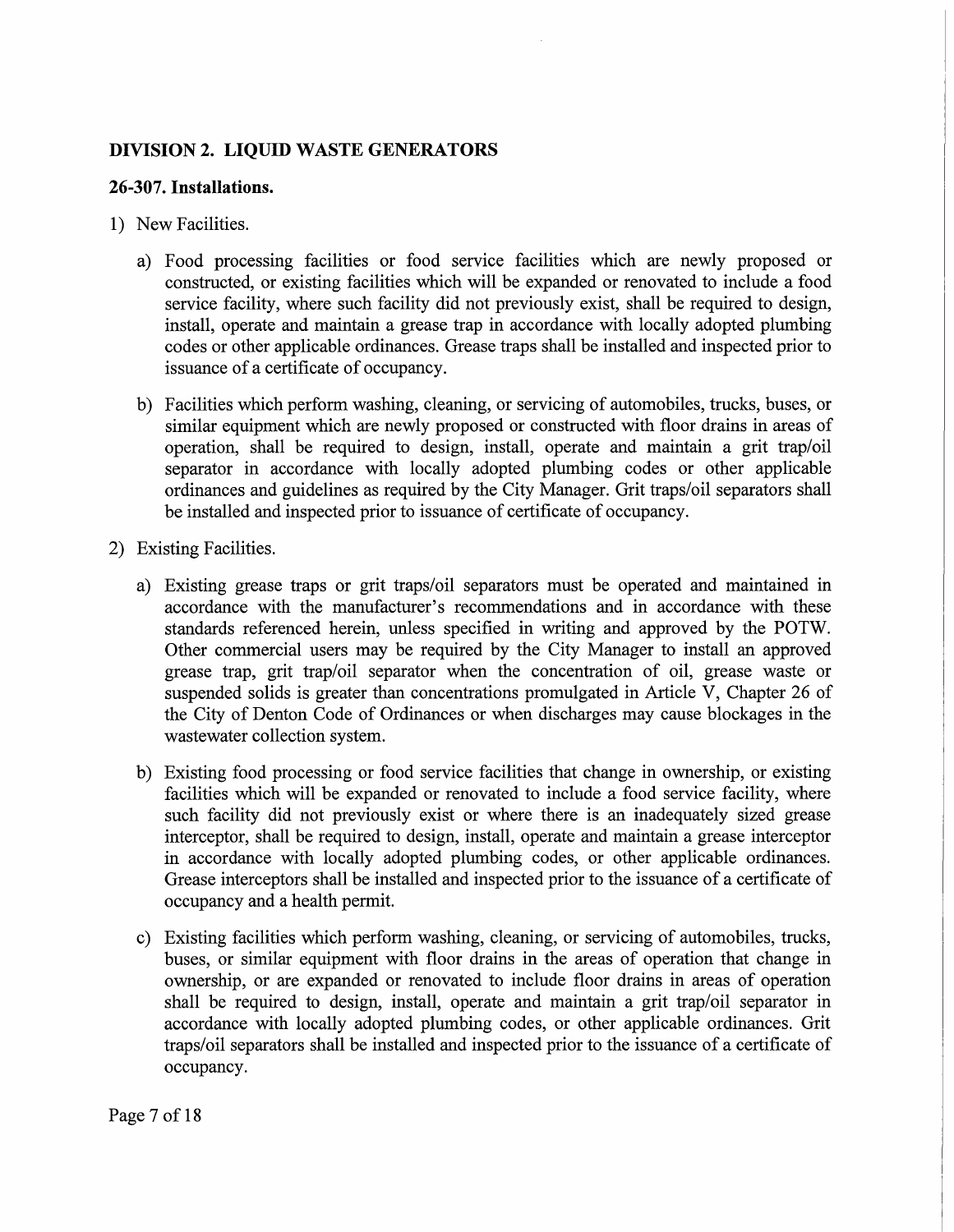- 3) A generator shall install a sample port to allow access to sample the wastestream as close as possible to the connection with the city sanitary sewer main within the bounds of the facility property. The port shall be installed according to the specifications of the City Manager. The port shall be installed and maintained at the user's expense. The port shall be installed perpendicular to the effluent flow to allow visual observation and sampling.
- 4) Grease interceptors and grit traps/oil separators shall be installed pursuant to a single certificate of occupancy. No person or persons shall allow the use of a single interceptor or trap by more than one business as defined by a certificate of occupancy without prior written approval.

## **26-308. Responsibilities.**

- 1) A generator of liquid waste shall have all liquid waste material picked up from his premises by a liquid waste transporter who holds a valid permit from the city, and the liquid waste shall be transported to an approved site for disposal.
- 2) Cleaning Schedule.
	- a) Grease interceptors shall be cleaned as often as necessary to ensure that sediment and floating materials do not accumulate to impair the efficiency of the grease interceptor; that the discharge is in compliance with local wastewater discharge limits; and, to ensure that no visible grease is observed in the discharge.
	- b) Grease interceptors shall be completely evacuated at a minimum of every ninety (90) days, or more frequently when:
		- i) Twenty-five percent (25%) or more of the wetted height of the grease trap or grease interceptor, as measured from the bottom of the device to the invert of the outlet pipe, contains floating materials, sediment, oils or greases;
		- ii) The discharge exceeds BOD, COD, TSS, FOG, pH, or other pollutant levels established by the City Manager; or,
		- iii) If there is a history of noncompliance.
- 3) Grit traps/oil separators shall be completely evacuated based on one of the two following schedules:
	- a) At a minimum of every 180 days, or
	- b) At a frequency determined by the owner/operator if all of the following best management practices are employed:
		- i) At a minimum of once per week, all facilities with a grit trap must routinely check and perform preventive maintenance as required on all connections, valves, hoses, chemical storage containers, drains, and other equipment necessary to prevent an accidental release or slug discharge of chemicals.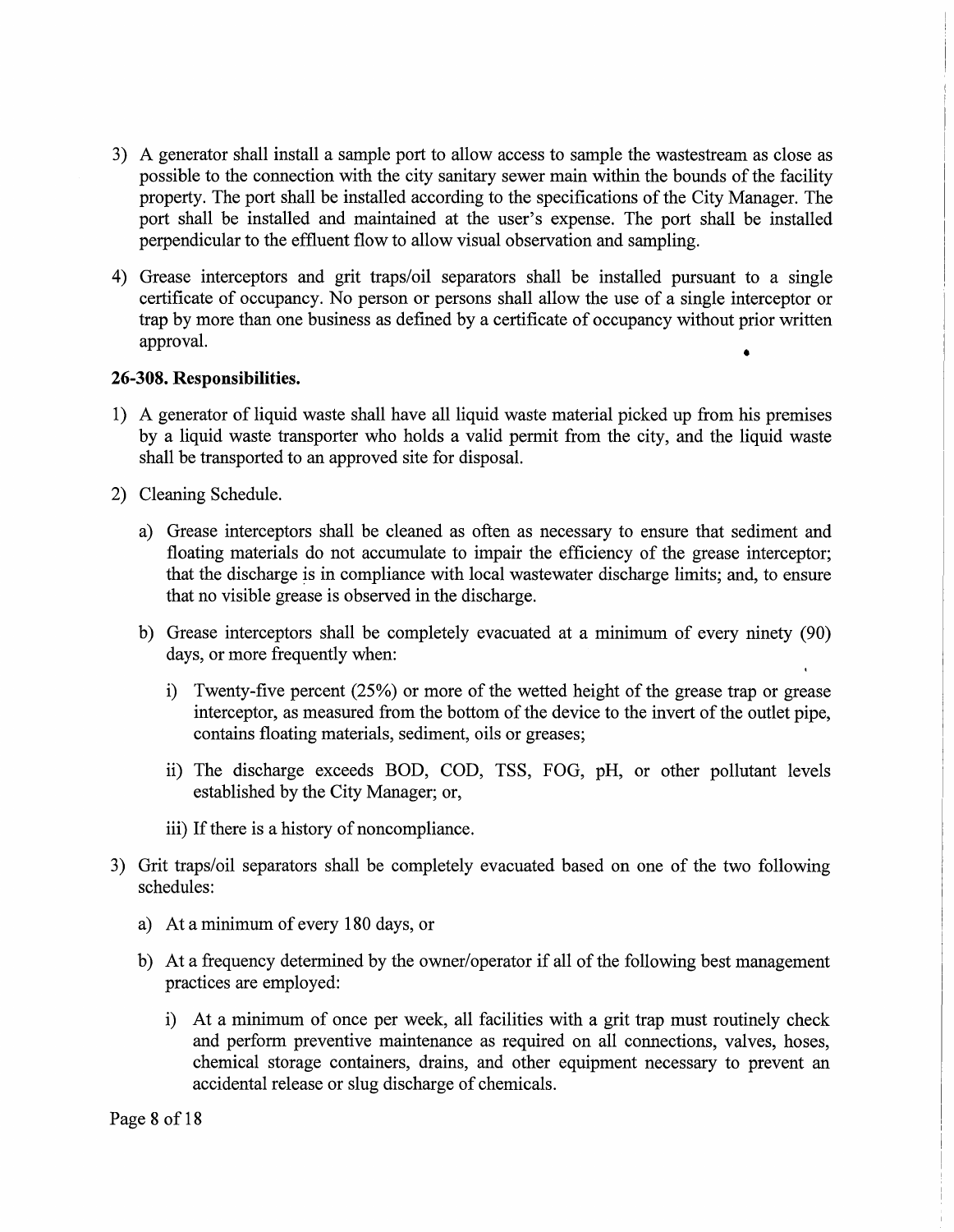- ii) At a minimum of once per month, all facilities with a grit trap must routinely check the level of sediment in each grit trap in order to determine a maintenance schedule that will facilitate consistent compliance with all discharge limits and requirements.
- iii) All self-service and coin-operated car wash facilities must post and maintain signs, in an area that is clearly visible to the public, directing customers not to dispose of oils or chemical wastes at the facility.
- iv) All facilities must document the best management practices, including routine checks, preventive maintenance and repair logs, and maintain grit trap maintenance records for a minimum of three years.
- v) If at any time, the above practices are not being employed or the required documentation is not available for review, the owner/operator will be required to perform maintenance on the grit trap(s) immediately and once every 180 days thereafter.
- 4) Any person who owns or operates a grease interceptor may submit to the City Manager a request in writing for an exception to the required pumping frequency of the grease interceptor. The City Manager may grant an extension for required cleaning frequency on a case-by-case basis when:
	- a) The grease interceptor owner/operator has demonstrated the specific interceptor will produce an effluent with no visible grease, and based on defensible analytical results, can demonstrate consistent compliance with established local discharge limits such as BOD, TSS, FOG, or other parameters as determined by the POTW; and,
	- b) Less than 25 percent of the wetted height of the grease interceptor, as measured from the bottom of the device to the invert of the outlet pipe, contains floating materials, sediment, oils or greases.
- 5) The City Manager may also require traps to be serviced on a single-event basis or scheduled basis if deemed necessary for the proper operation of the grease interceptor or grit trap/oil separator.
- 6) In the event that the establishment ceases operation, the establishment is required to pump the interceptor or trap before abandoning the property. If the owner of the business fails to empty the interceptor or trap, it shall become the responsibility of the property owner.
- 7) A generator of liquid waste shall not have hazardous waste or liquid waste in combination with hazardous waste removed from his premises by a liquid waste hauler operating under a city permit.
- 8) A generator shall verify the accuracy of the trip ticket from the transporter and then legibly complete and sign the trip ticket, to certify the statements on the trip ticket, when a load is picked up by the transporter. The generator shall keep a copy of all trip tickets for a period of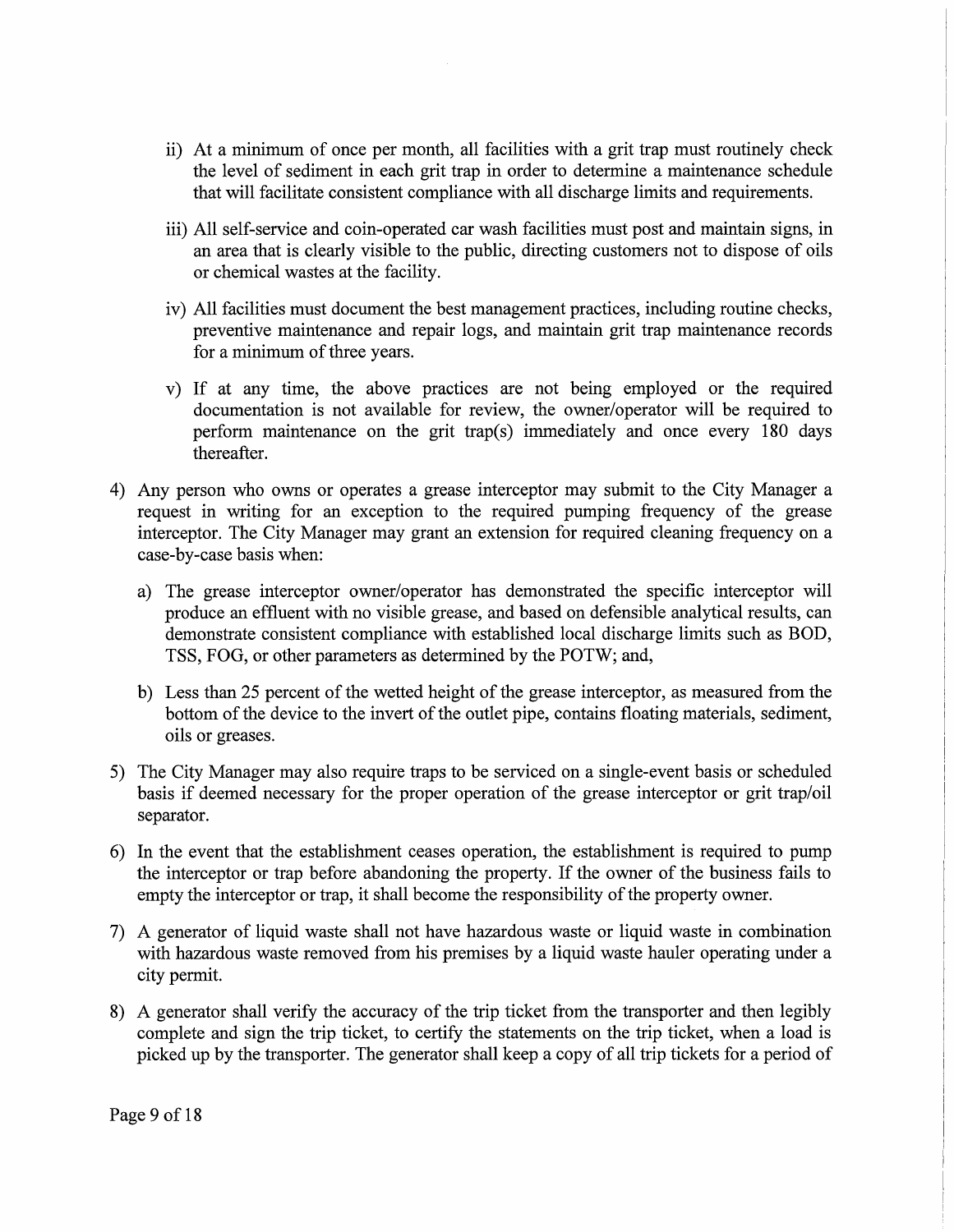three years at the site of generation, unless otherwise approved. The City Manager may inspect and copy these records at any time.

- 9) A generator shall:
	- a) Provide equipment and facilities of a type and capacity approved by the city;
	- b) Locate the interceptor or trap in a manner that provides ready and easy accessibility for cleaning and inspection; and
	- c) Maintain the trap in effective operating condition.
	- d) Not install or utilize any system, process or pretreatment involving the use of enzymes, bacteria, or other additives, nor alter the design or function of the grease interceptor or grit trap/oil separator unless approved in writing by the City Manager.
	- e) Supervise proper cleaning and complete removal of the contents of the trap.
- 10) A generator shall maintain the grease interceptor or grit trap/oil separator and its surrounding areas in sanitary conditions, free of litter and odors.
- 11) A generator shall immediately report spills and accidents involving liquid waste to the City Manager.
- 12) A generator shall clean up all spills and abate all unsanitary conditions immediately, and have material used for abatement, such as absorbent materials, disposed of by approved means and in a timely manner.
- 13) A generator of washwater or other liquid waste shall:
	- a) Contain, collect and dispose of liquid waste by approved means;
	- b) Protect the storm sewer system and the environment from discharges of liquid waste or other contaminants;
	- c) Use approved methods for on-site or mobile treatment of liquid waste; and,
	- d) Accurately. measure, by approved means, the volume of liquid waste collected and disposed of by the transporter.
- 14) Rates for sampling and/or analysis. Should any sampling and/or analysis be required by City Staff pursuant to any provision in this ordinance provided for generators, then the published rate for "Sampling/Analysis Charges" that is contained in the annual City of Denton Wastewater Rate Ordinance, Schedule SEE ("Equipment Services Facilities and Restaurants & Food Services Establishments Wastewater Service") is applicable and will be charged and shall be paid by the generator.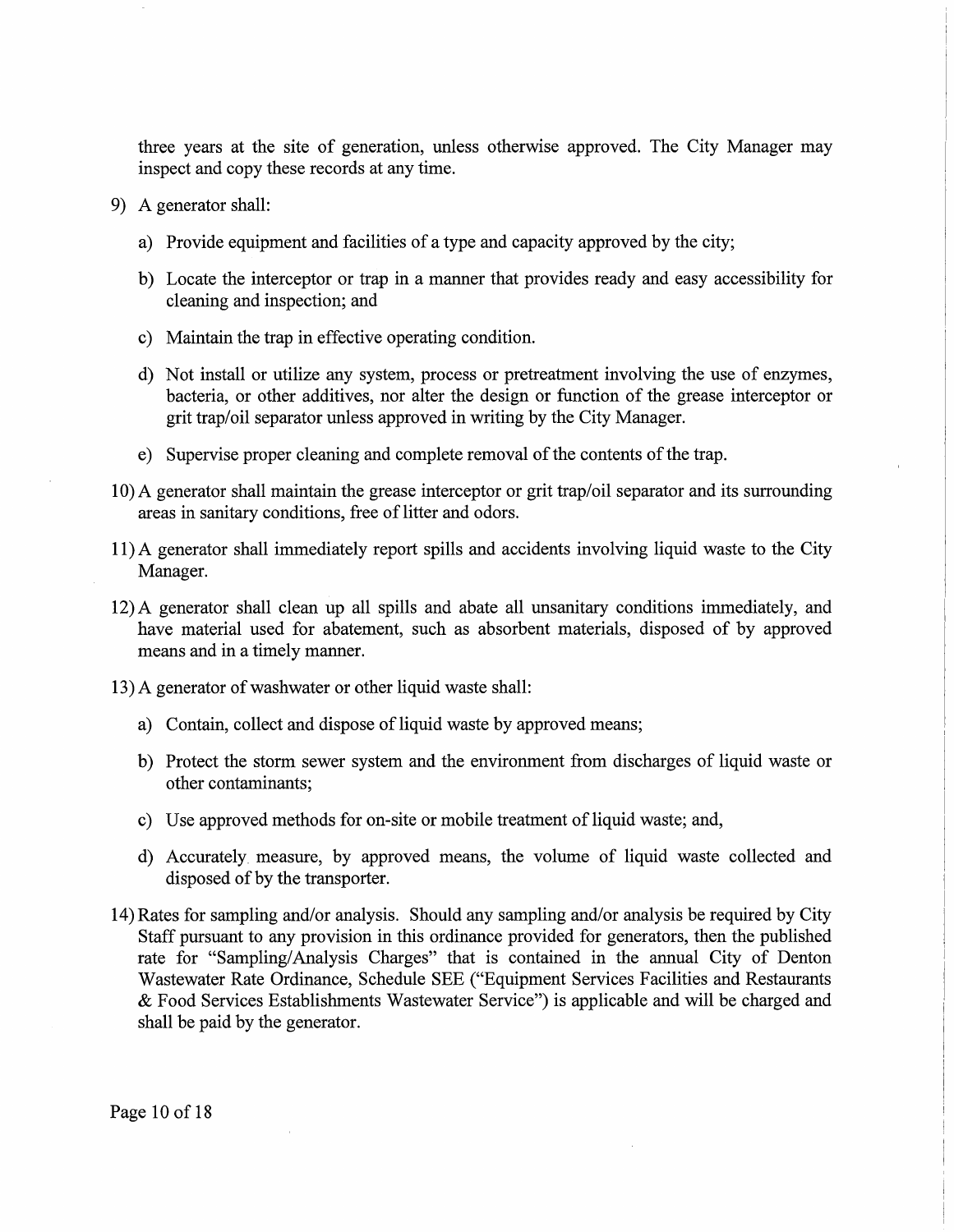## **DIVISION 3. LIQUID WASTE TRANSPORTERS**

#### **26-309. Permit Required.**

- 1) Permit Required. All persons owning or operating a vacuum truck, cesspool pump truck, liquid waste transport truck or other vehicle shall. not service any septic tank, seepage pit, grease interceptor, grit trap/oil separator, or cesspool without first having received a valid transport truck discharge (TTD) permit or as required in Section 24-69 of this Code, whichever is applicable.
- 2) Permit Fee. TTD permits shall be issued by the City Manager upon proper application and payment of a fee established by the city council and on file in the office of the City Secretary. All TTD permits shall be valid for one (1) year.
- 3) Unloading or discharge of waste or wastewater. It shall be unlawful for any person to unload or discharge waste or wastewater except in a manner and at a place as specified by the City Manager. Before discharging under a TTD permit, the City Manager may require the person holding such permit to furnish a sample of the contents of the material to be discharged as a prerequisite to discharging into the wastewater system. The City Manager may refuse permission to discharge abnormal strength wastewater into the wastewater system.
- 4) Rates for discharge. Any person discharging waste under a TTD permit under the provisions of this section or under section 24-69 of this Code, will be charged and shall pay disposal fees based on the applicable published rate for disposal contained in the current City of Denton Wastewater Rate Ordinance in Schedule SCH (Schedule for Septage & Chemical Toilet Disposal at the Pecan Creek Water Reclamation Plant Septage Transfer Facility), or under the current City of Denton Solid Waste Rate Ordinance in Schedule SWP (Collection and Transportation Services Permit).
- 5) Rates for sampling and/or analysis. Should any sampling and/or analysis be required by *City*  Staff for any service provided for in a TTD permit, then the published rate for "Sampling/Analysis Charges" that is contained in the annual City of Denton Wastewater Rate Ordinance, Schedule SEE (Equipment Services Facilities and Restaurants & Food Services Establishments Wastewater Service") is applicable and will be charged and shall be paid by the holder of the TTD permit.

#### **26-310. Manifest Requirements.**

- 1) Persons who generate, collect, and transport grease interceptor and grit trap/oil separator waste shall maintain a record of each individual collection and deposit. Such records shall be in the form of a manifest. The manifest shall include:
	- a) Name, address, telephone, and TCEQ registration number of transporter;
	- b) Name, signature, address, and telephone of the person who generated the waste and the date collected;
	- c) Type and amount(s) of waste collected or transported;

Page 11 of 18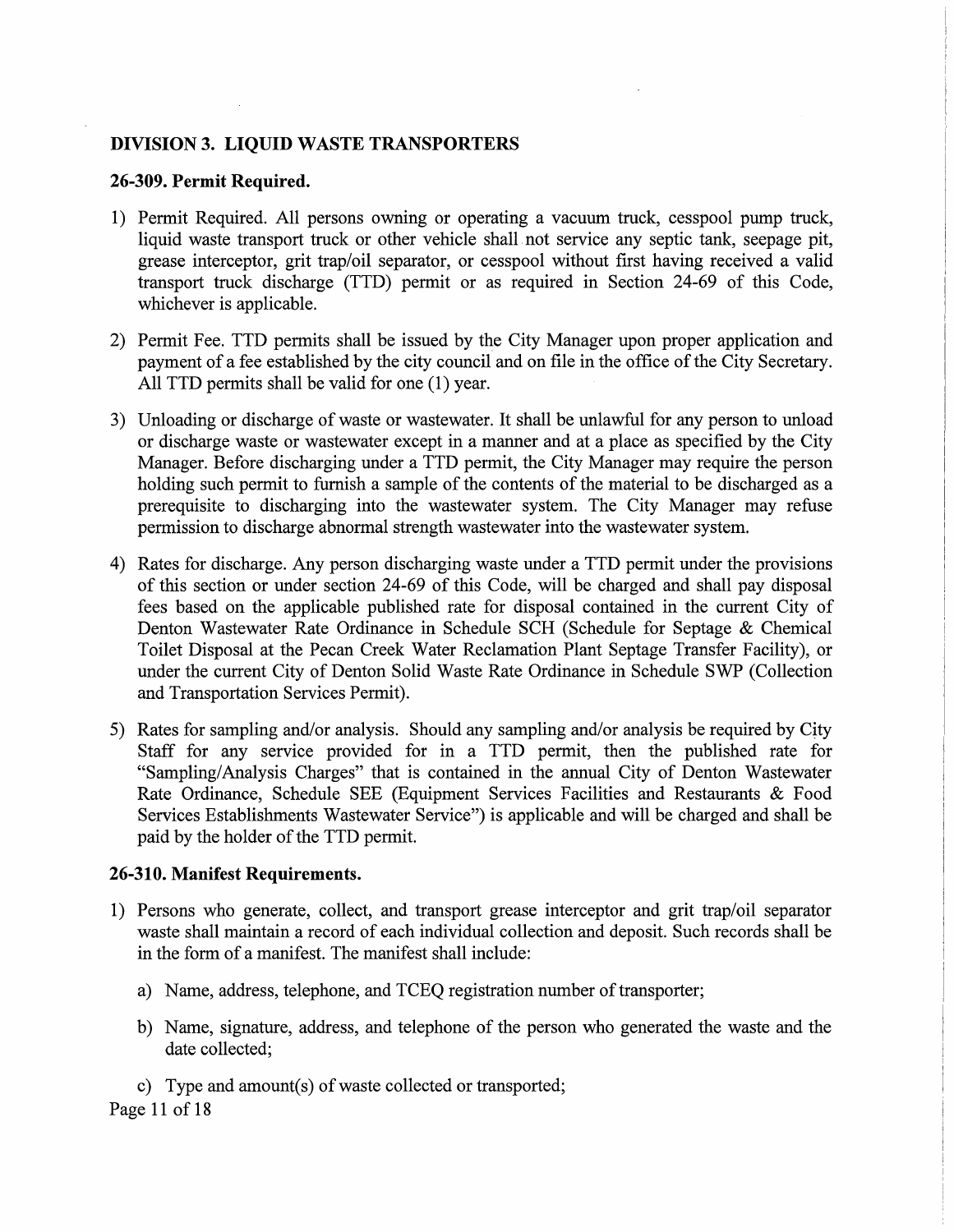- d) Name and signature(s) of responsible person(s) collecting, transporting, and depositing the waste;
- e) Date and place where the waste was deposited;
- f) Identification (permit or site registration number, location, and operator) of the facility where the waste was deposited;
- g) Name and signature of the facility on-site representative acknowledging receipt of the waste;
- h) The volume of the waste received;
- i) A consecutive numerical tracking number to assist transporters, waste generators, and regulating authorities in tracking the volume of grease transported.
- 2) Transporters shall obtain manifests from the City of Denton.
- 3) Manifests shall be divided into five parts and records shall be maintained as follows.
	- a) One part of the manifest shall have the generator and transporter information completed and is given to the generator at the time of waste pickup.
	- b) The remaining four parts of the manifest shall have all required information completely filled out and signed by the appropriate party before distribution of the manifest. One part of the manifest shall go to the receiving facility. One part shall go to the transporter, who shall retain a copy of all manifests showing the collection and disposition of waste. One part of the manifest shall be returned by the transporter to the person who generated the wastes within fifteen (15) days after the waste is received at the disposal or processing facility. One part of the manifest shall go to the City of Denton Pollution Control Abatement Officer.
- 4) Copies of manifests returned to the waste generator shall be retained for three years and be readily available for review.

## **26-311. Responsibilities.**

1) Each grease interceptor or grit trap/oil separator that is pumped shall be fully evacuated unless the trap volume is greater than the tank capacity on the vacuum truck in which case the transporter shall arrange for additional transportation capacity so that the trap is fully evacuated within a twenty four (24) hour period, in accordance with 30 Texas Administrative Code, Chapter 312, Section 312.143.

## **DIVISION 4. Abatement of Violations**

#### **26-312. Enforcement actions.**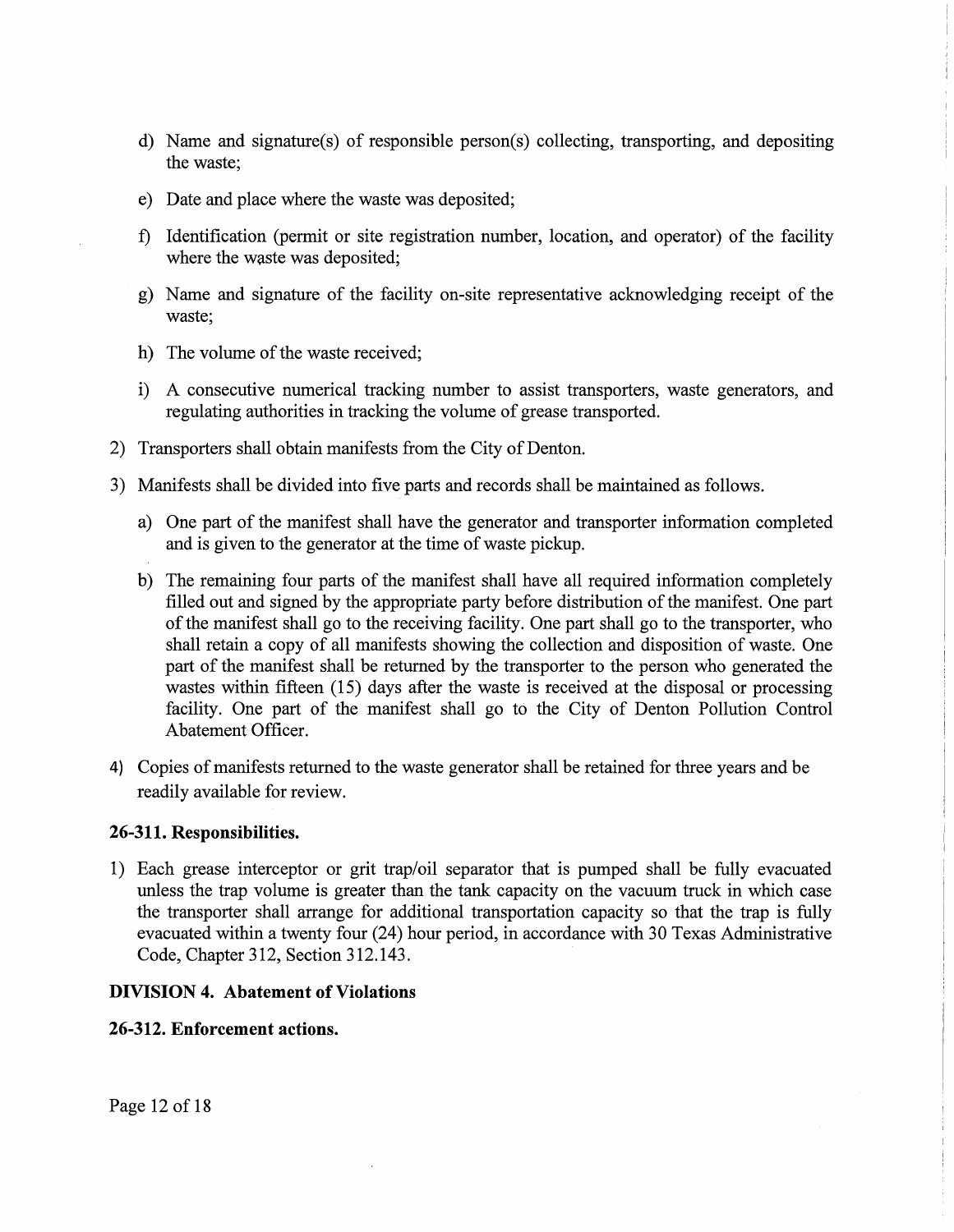1) Notice of Violation. When the City Manager finds that a generator or transporter has violated, or continues to violate, any provision of this chapter, a wastewater discharge permit or order issued hereunder, or any other pretreatment standard or requirement, the City Manager may serve upon that generator or transporter a written notice of violation. Within the timeframe specified in this notice, which is usually but not always ten days, an explanation of the violation and a plan for the satisfactory correction and prevention thereof, to include specific required actions, shall be submitted by the user to the City Manager. Submission of this plan in no way relieves the generator or transporter of liability for any violations occurring before or after receipt of the notice of violation. Nothing in this section shall limit the authority of the City Manager to take any action, including emergency actions or any other enforcement action, without first issuing a notice of violation.

# 2) Administrative Orders.

- a) Compliance Orders. When the City Manager finds that a generator or transporter has violated, or continues to violate, any provision of this chapter, a wastewater discharge permit or order issued hereunder, or any other pretreatment standard or requirement, the City Manager may issue an order to the generator or transporter responsible for the discharge directing that the generator or transporter come into compliance within a specified time. If the generator or transporter does not come into compliance within the time provided, sewer service may be discontinued or a permit issued pursuant to this Chapter may be revoked. Compliance orders also may contain other requirements to address the noncompliance, including additional self-monitoring and management practices designed to minimize the amount of pollutants discharged to the sewer. A compliance order may not extend the deadline for compliance established for a pretreatment standard or requirement, nor does a compliance order relieve the generator or transporter of liability for any violation, including any continuing violation. Issuance of a compliance order shall not be a bar against, or a prerequisite for, taking any other action against the generator or transporter.
- b) Cease and Desist Orders. When the City Manager finds that a generator or transporter has violated, or continues to violate, any provision of this chapter, a wastewater discharge permit or order issued hereunder, or any other pretreatment standard or requirement, or that the generator's or transporter's past violations are likely to recur, the City Manager may issue an order to the generator or transporter directing it to cease and desist all such violations and:
	- i) Immediately comply with all requirements; and
	- ii) Take such appropriate remedial or preventive action as may be needed to properly address a continuing or threatened violation, including halting operations and/or terminating the discharge.
- 3) Service of notice or order. Any notice or order issued under this article shall be in writing and served in person or by registered or certified mail on the generator or transporter of the liquid waste or other persons determined to be responsible for such violation. Issuance of a cease

Page 13 of 18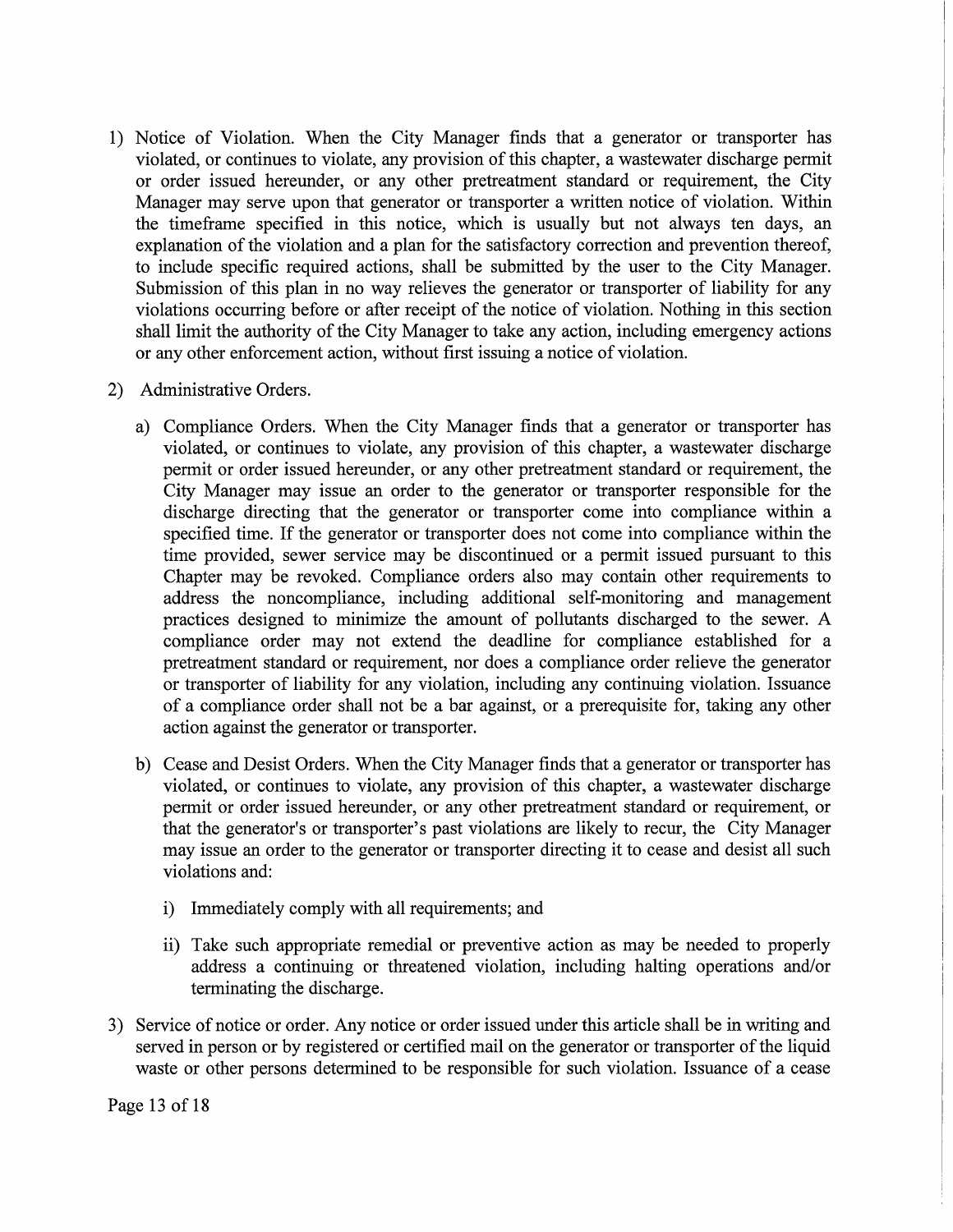and desist order shall not be a bar against, or a prerequisite for, taking any other action against the generator or transporter.

- 4) Appeals. Any person may appeal an order of the City Manager by filing a written notice of appeal with the City Manager on forms provided by the City of Denton Utilities Administration Office. Such notice of appeal shall be filed with the City Secretary within (10) days of service of the order.
- 5) Termination of service and revocation of permit. If no timely appeal is filed, the City Manager may, if a violation is continuing or reoccurring or may reoccur, terminate wastewater service or revoke the permit of the person ordered to correct or abate such violation if such violation has not been corrected or abated within the time specified in such order.
- 6) Emergency suspension of service.
	- a) Suspension. The City Manager may, without prior notice, suspend water service, sanitary sewer service and/or storm sewer access to a user or to a person discharging to the sanitary sewer or storm sewer when such suspension is necessary in the opinion of the City Manager to stop an actual or threatened discharge which:
		- i) Presents or may present imminent substantial danger to the environment or to provided by the health or welfare of persons;
		- ii) Presents or may present imminent substantial danger to the POTW, storm sewer or waters of the state; or
		- iii) Will cause pass through or interference of the POTW.
	- b) Notice of suspension. As soon as is practicable after the suspension of service, the City Manager shall notify the user or the person discharging to the wastewater or storm sewer of the suspension, and order such person to cease the discharge immediately.
	- c) Reinstating service. The City Manager shall reinstate suspended services to the wastewater user or to the person discharging to the storm sewer:
		- i) Upon proof by such person that the non-complying discharge has been eliminated;
		- ii) Upon payment by such person of its outstanding water, sewer and stormwater utility charges;
		- iii) Upon payment by such person of all costs incurred by the city in responding to the discharge or threatened discharge; and
		- iv) Upon payment by such person of all costs incurred by the city in reconnecting service.

Page 14 of 18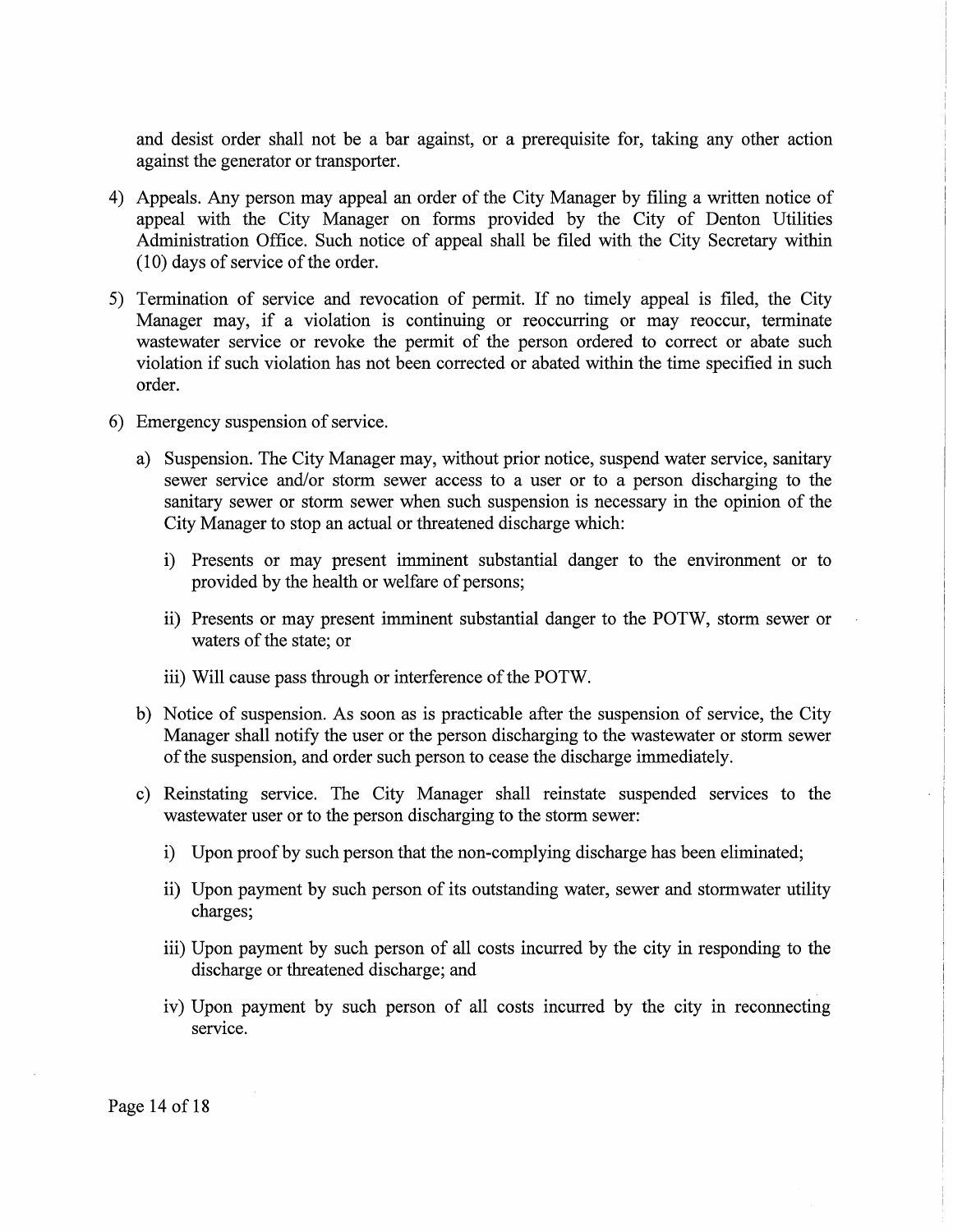- d) Written statement. Within five (5) days of the day of suspension of services, the wastewater user or the person discharging to the storm sewer shall submit to the City Manager a detailed written statement describing the cause of the discharge and the measures taken to prevent any future occurrence.
- 7) Right to hearing. A person whose service has been suspended under this section may apply to the department which suspended service for a hearing on the issue of the suspension. The hearing shall be conducted in accordance with subsection (9) of this section.
- 8) Other steps. If a person fails to comply with a notice or order issued under this section, the City Manager shall take such steps as it deems necessary to prevent or minimize damage to the storm sewer, POTW or waters of the state, or to minimize danger to persons. Such steps may include immediate severance of a person's sanitary sewer connection.
- 9) Hearing and determination.
	- a) An environmental appeals committee is hereby established and authorized to hear and decide appeals from any order issued by the City Manager pursuant to this article. The committee shall be composed of three (3) members appointed by the City Manager. No individual appointed to the committee shall be employed in the chain of command of the Assistant City Manager - Utilities.
	- b) The committee may call and hold hearings, administer oaths, receive evidence at the hearing, and make findings of fact and decisions with respect to administering its powers in this chapter.
	- c) Upon the hearing, the committee shall determine if there is substantial evidence to support the City Manager's determination and order. The decision of the committee shall be in writing and contain findings of fact. If the committee, determines that there is substantial evidence to support the determination and order of the City Manager, the committee shall, in addition to its decision, issue an order:
		- i) Requiring discontinuance of such violation or condition;
		- ii) Requiring compliance with any requirement to correct or prevent any condition or violation; or
		- iii) Suspending or revoking any permit issued under this article.
		- iv) In any decision and order issued by the committee, the order shall specify the time in which the compliance with the order must be taken. A copy of the decision and order shall be delivered to the appellant or person to whom the order is directed in person or sent to him by registered or certified mail.
	- d) Should the appellant fail to comply with the order of the committee within the time specified therein, if any, the City Manager, in addition to any other remedy provided for in this article, may terminate sewer service to the appellant.

Page 15 of 18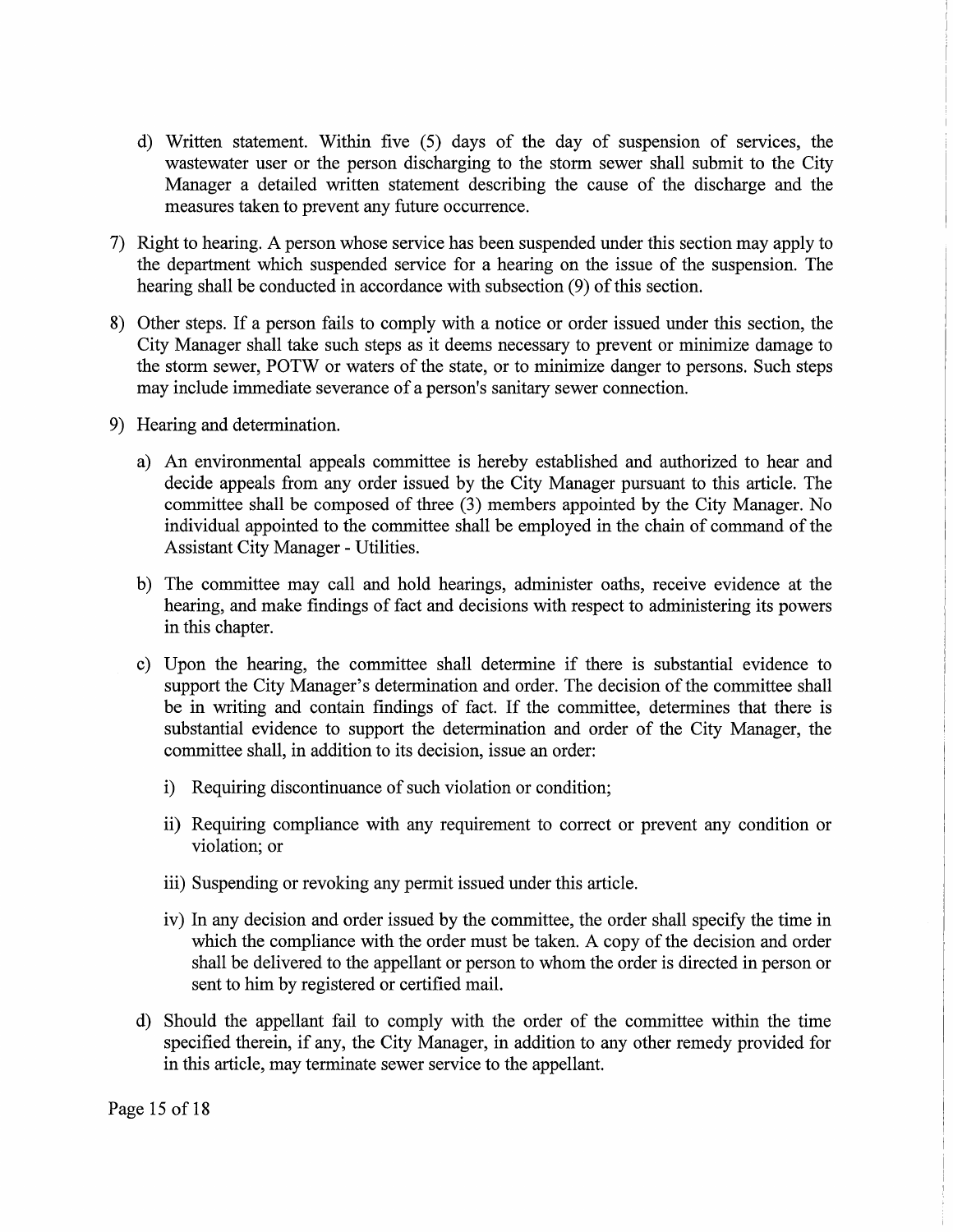# **26-313. Penalties.**

- 1) A person who violates any provision of this article shall, upon conviction by the municipal court, be punished as provided in section 1-12 of the "General Provisions" chapter of this Code.
- 2) The City Attorney is authorized to commence an action for appropriate legal or equitable relief in a court of competent jurisdiction. Such relief may include, without limitation:
	- a) An injunction to prevent a violation of this chapter;
	- b) Recovery for damages to the POTW or storm sewer resulting from a violation of this chapter;
	- c) Recovery for expenses incurred by the city in responding to a violation of this chapter;
	- d) A daily civil fine of up to the maximum provided by Texas Local Government Code 54.017(b) for a violation of sections 26-304 through 26-311; and all other damages, costs and remedies to which the city may be entitled.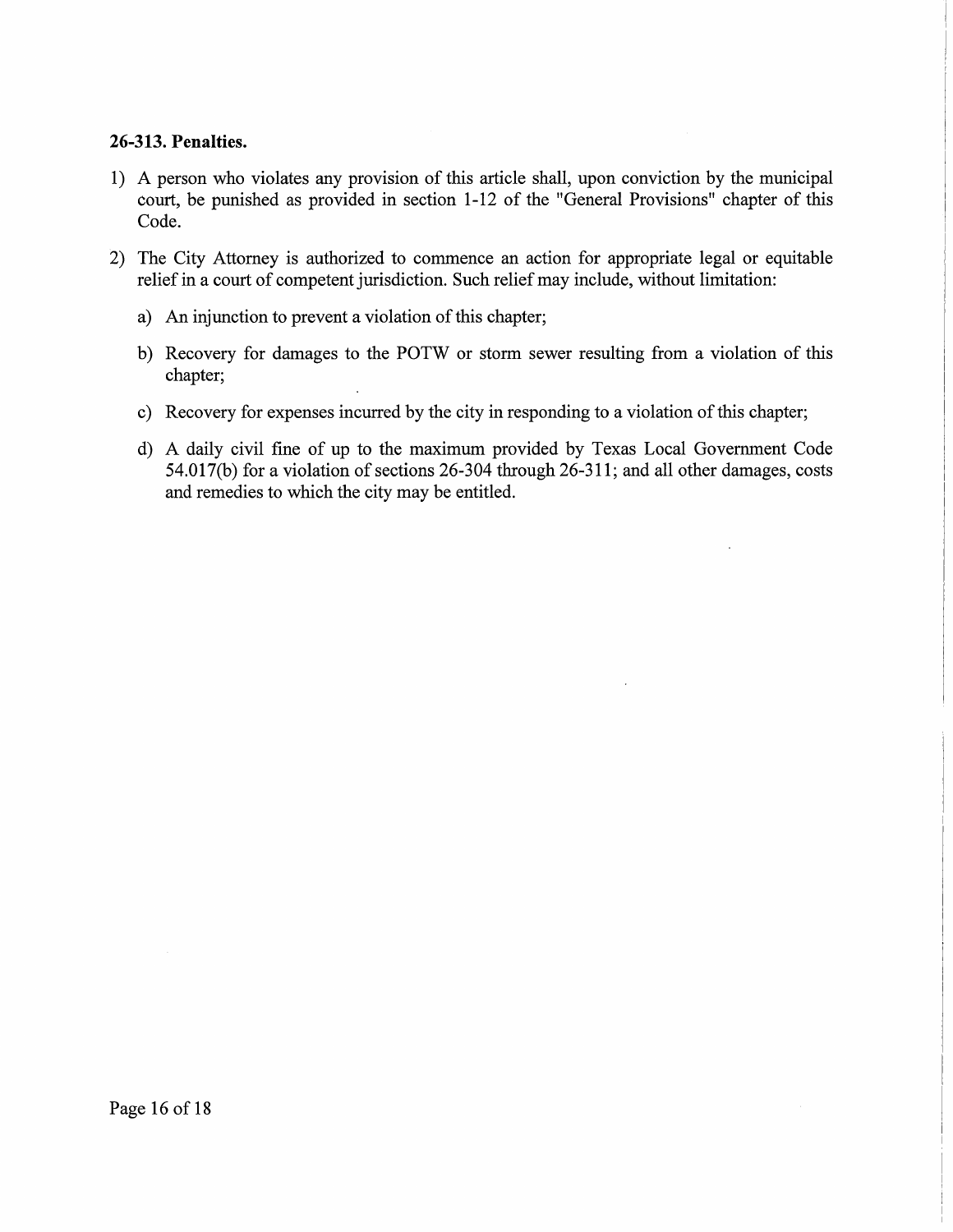SECTION 4. It is hereby declared to be the intention of the City Council of the City of Denton, Texas, that the phrases, clauses, sentences, paragraphs and sections of this ordinance are severable. If any section, subsection, paragraph, sentence, clause, phrase or word in this ordinance, or application thereof to any person or circumstance is held invalid by any court of competent jurisdiction, such holding shall not affect the validity of the remaining portions of this ordinance, and the City Council of the City of Denton, Texas hereby declares it would have enacted such remaining portion despite any such invalidity.

SECTION 5. Any person or entity who shall violate any provision of this ordinance that governs the public health and sanitation, or fails to comply therewith or with any requirements thereof, or a permit or certificate issued thereunder, shall be guilty of a misdemeanor punishable by a daily fine of not-to-exceed two thousand dollars (\$2,000) per day, as provided by Section 54.001(b) of the Texas Local Government Code; and

SECTION 6. Any person or entity who shall violate any provision of this ordinance that relates to point source effluent limitations, or the discharge of a pollutant, other than from a nonpoint source, into a sewer system, including a sanitary or storm sewer system owned by the City, shall be guilty of and subject to a daily civil penalty not to exceed the sum of five thousand dollars (\$5,000) per day, as provided by Section 54.017(b) of the Texas Local Government Code; and

SECTION 7. Each such person or entity shall be deemed guilty of a separate offense for each and every day or portion thereof during which any violation of this ordinance is committed, or continued, and upon conviction or adjudication of any such violations such person shall be punished within the limits provided for herein.

SECTION 8. This ordinance shall become effective fourteen (14) days from the date of its passage. The City Secretary is hereby directed to cause the caption of this ordinance to be published twice in the Denton Record Chronicle, the official newspaper of the City of Denton, Texas, within ten (10) days of the date of its passage.

*6t* PASSED AND APPROVED this <u>21<sup>st</sup></u> day of *Qugust*, 2012.

MARK A. BURROUGHS, MAYOR

Page 17 of 18